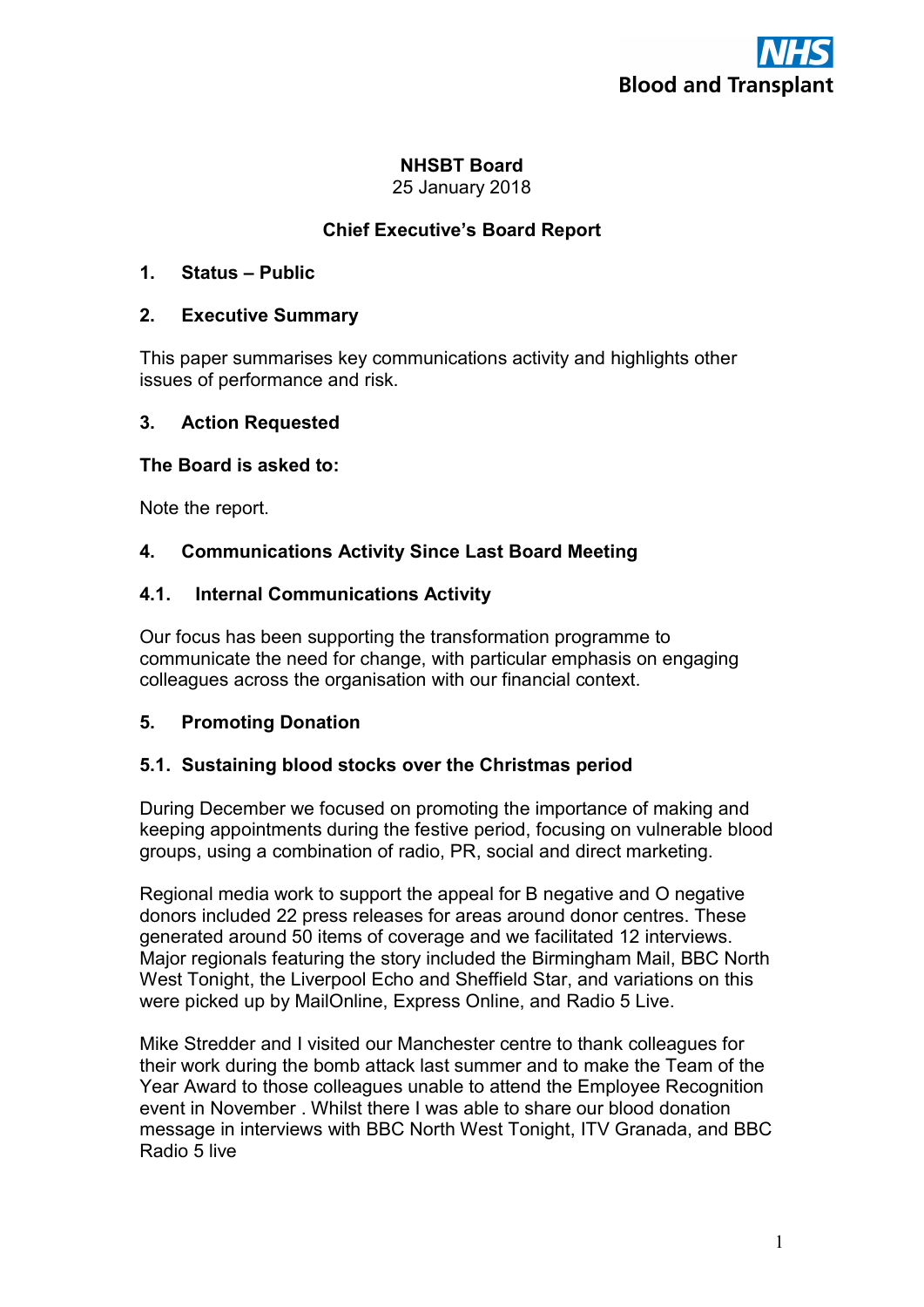During December 2017, we created the B Positive Choir to help raise awareness of the need for new donors to come forward to donate. The B Positive choir is formed of people who have been touched by sickle cell disease. Activities included appearance at the MOBO Awards, a drive for the single to be featured in the UK singles chart and various PR appearances/coverage. We received a mixed selection of TV, Radio, Print and Digital coverage. It was supported by owned, earned and paid media.

Overall we achieved a 29% increase on registrations compared to the same period last year (25,864 for December 16 and 33,290 for December 17) and a 26% increase in traffic to the website.

## 5.3 Promoting organ donation

We launched our Words Save Lives campaign in London on 8 January to encourage people living in the Capital to talk about organ donation. The organisation is focusing on London in this campaign because 1 in 5 people on the Transplant Waiting List live in the city. Almost half of families approached about donation in London do not go ahead. Changing attitudes and behaviours around organ donation in London could see more lives saved in London and across the UK. The campaign includes a partnership with Capital Radio, radio airtime, out of home advertising, social media advertising, press and social media activity, partner and stakeholder support.

Media coverage of the London campaign included ITV London, London Live, local media, and ethnic media including Keep The Faith magazine.

Our pre-Christmas press release on the rise in the heart transplant waiting list was covered by ITV, The Daily Mirror, The Times and many other outlets via a Press Association story. We promoted a story to The Sun, which arose from the Order of St John Awards, about a dad's Christmas Eve death and donation.

## 5.4 Supporting the opt-out consultation

We are taking the opportunity presented by the Government's organ donation consultation in England to educate people about the benefits of organ donation, the organ donation process and the importance of sharing your organ donation decision with your family. To support this we have created a number of new animations, infographics, myth-busting content and real life story videos that partners and campaigners can use to help promote organ donation.

## 6. Performance and Management

Blood stock levels have been the dominant operational challenge over the last period. Over Christmas validated O neg stock fell to three days albeit supported by 1-1.5 days of Work In Progress. Continued strong performance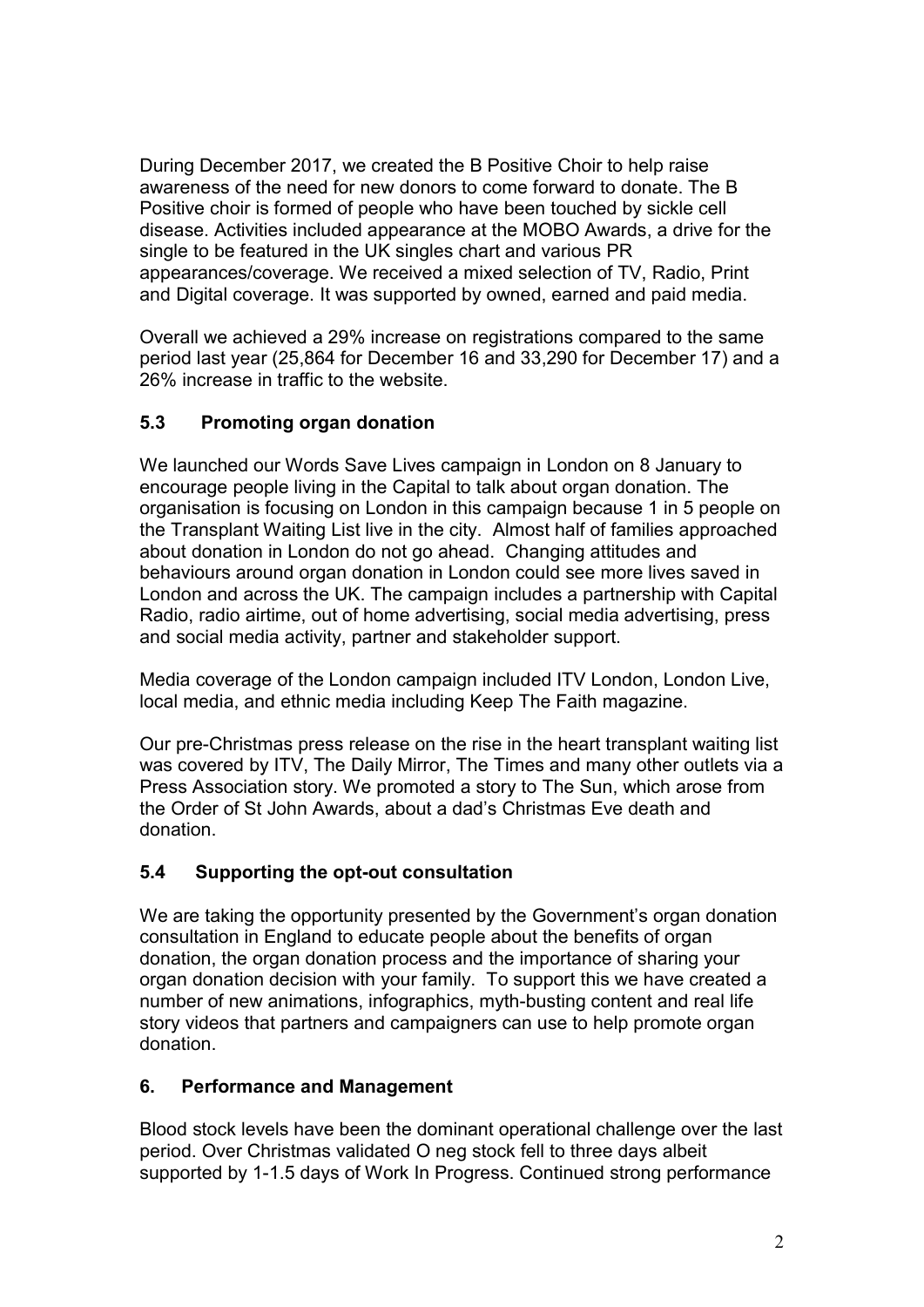against the collection plan and small fall in demand has allowed stock to move back to better levels. The amount of work required to hold stocks at normal operational levels is significant.

The post-Christmas reduction in NHS planned activity is not showing a material slow down in blood demand at present. Platelet demand remains broadly flat.

Organ donation remains slightly behind plan overall but seems to be catching up. The strategy of aiming to reduce missed opportunities is continuing to be successful, with the ODT team tracking for another record year.

Demand for Therapeutic Apheresis Services is increasing with more patients being treated than ever before. Improving equity of access to treatment is the main priority and we have extended our services in London for adults. We have been providing an Automated Red Cell Exchange Service for patients with sickle cell disease in North West London on an interim basis for a number of months, and have now agreed to be the main provider of this service for the next 12 months for both adults and children. In January TAS will commence a pilot of a new Saturday service in the North West. Routine services are provided Monday to Friday and will now include a Saturday shift. The TAS 2017/18 annual Patient Experience Survey achieved an outstanding Top Box score of 97%.

Filton Eye Bank successfully implemented Pulse in December to manage the issue of corneas. November was a record month for serum eye drops (170 batches issued) in November with 35% growth over the same period last year. Cornea stocks are healthy.

During 2017, Innovate UK ran a competition to establish three Advanced Therapy Treatment Centres (ATTC). Two winning consortia have been announced; the Midlands and Wales ATTC, and the Northern Alliance ATTC. NHSBT is collaborating in both consortia and has been provisionally awarded £350K over three years to establish a training program (Midlands and Wales) and contribute towards supply chain optimisation (Northern Alliance). Participation in these consortia will afford an opportunity to work collaboratively with a wide range of UK organisations leading the development and adoption of ACGT.

The Clinical Biotechnology Centre (CBC) has been awarded an Engineering and Physical Sciences Research Grant worth £600k in collaboration with Imperial College in London. The aim is to develop vaccine methodologies for low income economies. The landmark project will help to increase vaccine coverage across the globe and improve the response to deadly outbreaks through the deployment of life-saving vaccines.

This year saw the 9000<sup>th</sup> solid organ patient supported by H&I, transplanted in **Newcastle**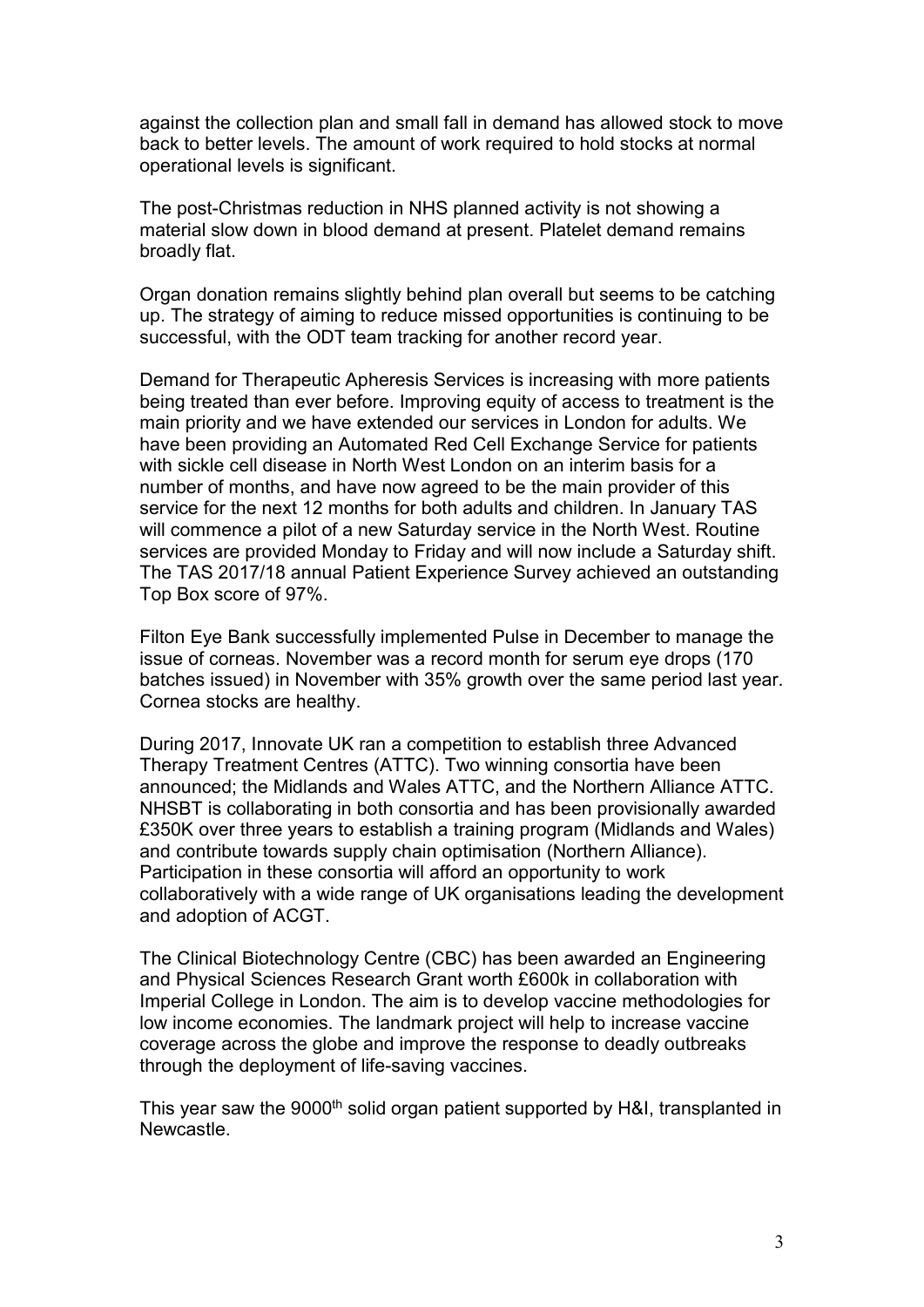In the last few months (May-Nov) we have had a high number of regulatory and accreditation inspections from HTA, MHRA and UKAS. We have received seven Major non-compliances from the MHRA; at Manchester (one in May and one in November), Plymouth (1), Colindale (3) and Filton (1), which have all been reported to the GAC (except the latest one in Manchester in November). The main trend within the non-compliances is the volume of overdue items within the Quality Management System, e.g. incidents, change controls, etc. The Executive Team have agreed to provide renewed focus on this area with monthly reporting and significant action by Directorate management teams in an attempt to resolve the issues as soon as possible.

Since the last Board meeting there have been two MHRA inspections, the first at the National Bacteriology Laboratory in Colindale which went very well with no Major items raised. The other was an inspection of our Advanced Therapy Unit in Birmingham (8/9 January) where five Major deficiencies were raised. This is a very disappointing inspection result which requires thorough investigation and a robust action plan to address the issues raised. A team of senior Operational and QA staff has already commenced work to complete the root cause analysis and develop the action plan. Ian Bateman and Huw Williams are personally overseeing the work and will ensure that it is completed quickly and effectively; and that communications with the MHRA are managed appropriately.

The new donor deferral guidelines expanding the number of people who can give blood went live w/c  $27<sup>th</sup>$  November. A small number of operational changes such as detail on the Donor Health Check forms will not be ready until January but training has been delivered to ensure this should not prevent donation.

Core System Modernisation programme is now live with two early releases (E mail and venue management). Planning work continues with the aim of delivering revised Business case in March 2018. External assurance reported to the GAC. They noted a positive direction of travel in the governance activity but did express concern about pace and resourcing.

The Your Voice survey undertaken at the end of 2016 highlighted a number of areas where we needed to take action to see an increase in employee engagement. To achieve this we need to recognise the importance of the culture within which we work and that as leaders we need to do all we can to set the tone appropriately.

As part of this ongoing work we have reflected on the name of the Workforce Directorate and feel that this needs to be renamed to not only be focussed more around people and colleagues but to recognise the developments in this area of expertise and keep pace with other organisations. The Workforce Directorate will become the People Directorate which will demonstrate the ongoing focus of the directorate being centred around the people of NHSBT and supports the high engagement culture we are trying to generate